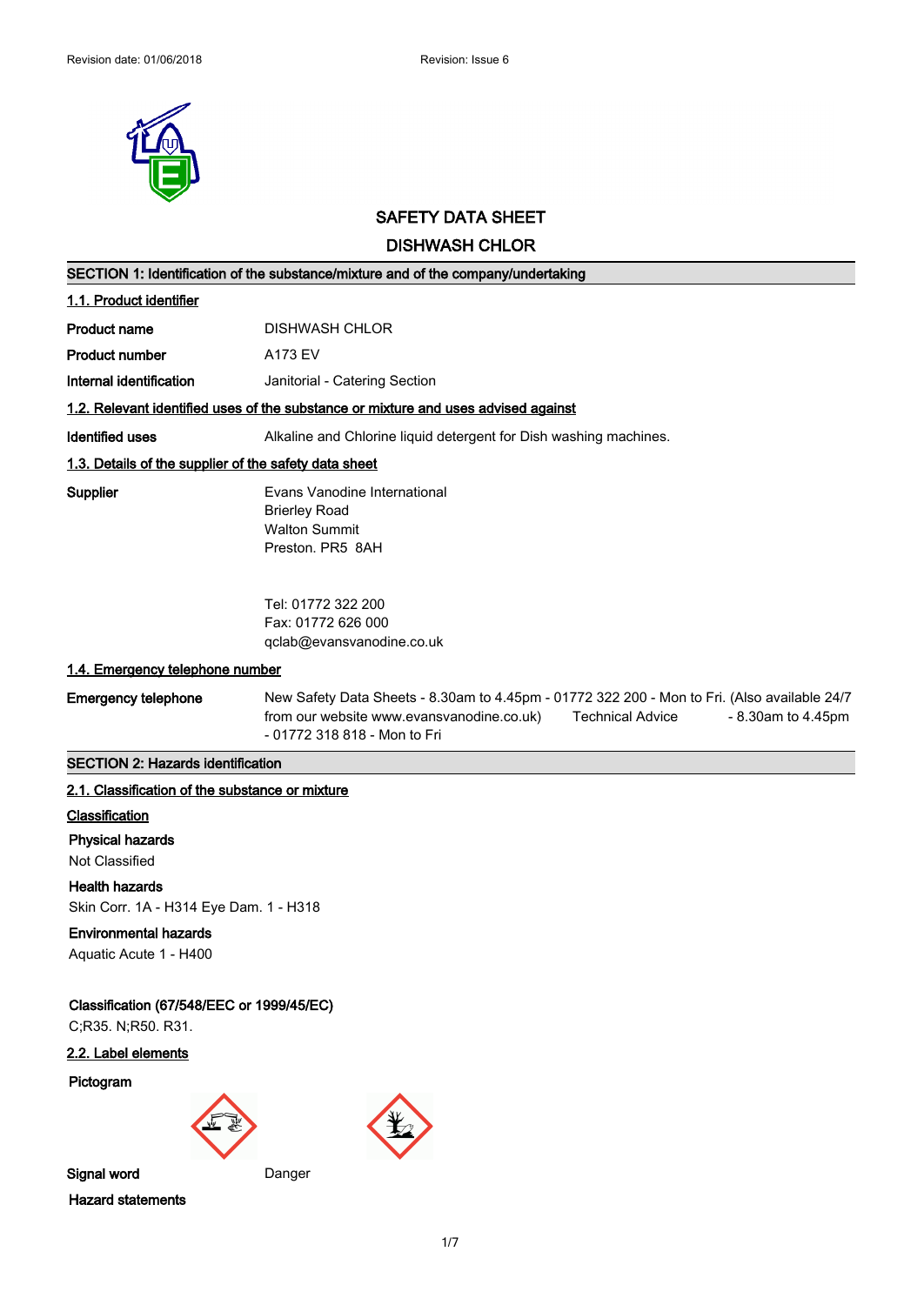H314 Causes severe skin burns and eye damage. H400 Very toxic to aquatic life.

**Precautionary statements**

|                                | P <sub>102</sub> Keep out of reach of children.                                                                                                    |
|--------------------------------|----------------------------------------------------------------------------------------------------------------------------------------------------|
|                                | Do not mix with other products especially acidic products.                                                                                         |
|                                | P <sub>260</sub> Do not breathe mist.                                                                                                              |
|                                | P280 Wear protective gloves/protective clothing/eye protection/face protection.                                                                    |
|                                | P301+P330+P331 IF SWALLOWED: Rinse mouth. Do NOT induce vomiting.                                                                                  |
|                                | P303+P361+P353 IF ON SKIN (or hair): Take off immediately all contaminated clothing. Rinse<br>skin with water/shower.                              |
|                                | P304+P340 IF INHALED: Remove person to fresh air and keep comfortable for breathing.                                                               |
|                                | P305+P351+P338 IF IN EYES: Rinse cautiously with water for several minutes. Remove<br>contact lenses, if present and easy to do. Continue rinsing. |
|                                | P315 Get immediate medical advice/attention.                                                                                                       |
|                                | P501 Dispose of contents/container in accordance with local regulations.                                                                           |
| Supplemental label information |                                                                                                                                                    |
|                                | EUH031 Contact with acids liberates toxic gas.                                                                                                     |
| Contains                       | SODIUM HYDROXIDE, SODIUM HYPOCHLORITE SOLUTION,  % CI ACTIVE                                                                                       |
| .                              |                                                                                                                                                    |

### **2.3. Other hazards**

This product does not contain any substances classified as PBT or vPvB.

# **SECTION 3: Composition/information on ingredients 3.2. Mixtures SODIUM HYDROXIDE 10-15% CAS number:** 1310-73-2 **EC number:** 215-185-5 **REACH registration number:** 01-2119457892-27-xxxx **Classification Classification (67/548/EEC or 1999/45/EC)** Met. Corr. 1 - H290 C;R35 Skin Corr. 1A - H314 **SODIUM HYPOCHLORITE SOLUTION, ... % Cl ACTIVE 5-10% CAS number:** 7681-52-9 **EC number:** 231-668-3 **M factor (Acute) =** 10 **Classification Classification (67/548/EEC or 1999/45/EC)** Skin Corr. 1B - H314 C;R34 R31 N;R50 Eye Dam. 1 - H318 Aquatic Acute 1 - H400 The Full Text for all R-Phrases and Hazard Statements are Displayed in Section 16. **SECTION 4: First aid measures**

#### **4.1. Description of first aid measures**

### **Inhalation**

Unlikely route of exposure as the product does not contain volatile substances. If spray/mist has been inhaled, proceed as follows. Move affected person to fresh air and keep warm and at rest in a position comfortable for breathing.

### **Ingestion**

Do not induce vomiting. Rinse mouth thoroughly with water. Give plenty of water to drink. Get medical attention immediately.

# **Skin contact**

Wash with plenty of water. Get medical attention promptly if symptoms occur after washing.

# **Eye contact**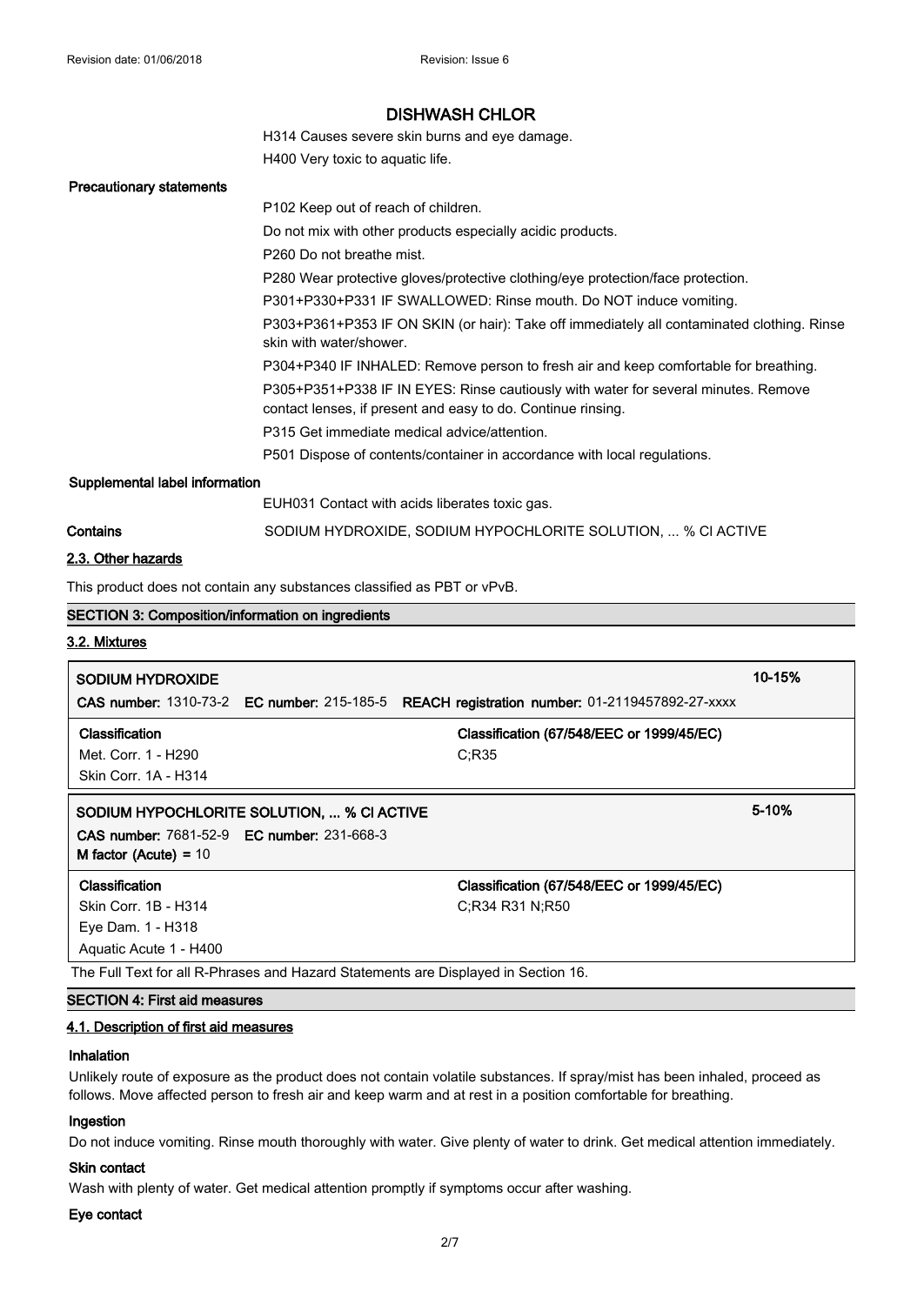Rinse immediately with plenty of water. Remove any contact lenses and open eyelids wide apart. Get medical attention immediately. Continue to rinse.

### **4.2. Most important symptoms and effects, both acute and delayed**

# **General information**

The severity of the symptoms described will vary dependent on the concentration and the length of exposure.

### **Inhalation**

Irritation of nose, throat and airway.

### **Ingestion**

May cause chemical burns in mouth and throat.

### **Skin contact**

Burning pain and severe corrosive skin damage. May cause serious chemical burns to the skin.

### **Eye contact**

Severe irritation, burning and tearing. Prolonged contact causes serious eye and tissue damage.

### **4.3. Indication of any immediate medical attention and special treatment needed**

### **Notes for the doctor**

Treat symptomatically.

### **SECTION 5: Firefighting measures**

### **5.1. Extinguishing media**

### **Suitable extinguishing media**

The product is not flammable. Use fire-extinguishing media suitable for the surrounding fire.

### **5.2. Special hazards arising from the substance or mixture**

# **Specific hazards**

Thermal decomposition or combustion products may include the following substances: Irritating gases or vapours.

# **5.3. Advice for firefighters**

# **Special protective equipment for firefighters**

Wear positive-pressure self-contained breathing apparatus (SCBA) and appropriate protective clothing.

# **SECTION 6: Accidental release measures**

# **6.1. Personal precautions, protective equipment and emergency procedures**

### **Personal precautions**

Wear protective clothing, gloves, eye and face protection. For personal protection, see Section 8.

### **6.2. Environmental precautions**

### **Environmental precautions**

Dangerous for the environment. Spillages or uncontrolled discharges into watercourses must be reported immediately to the Environmental Agency or other appropriate regulatory body.

# **6.3. Methods and material for containment and cleaning up**

### **Methods for cleaning up**

Small Spillages: Flush away spillage with plenty of water. Large Spillages: Contain and absorb spillage with sand, earth or other non-combustible material. Collect and place in suitable waste disposal containers and seal securely.

### **6.4. Reference to other sections**

### **Reference to other sections**

For personal protection, see Section 8.

### **SECTION 7: Handling and storage**

# **7.1. Precautions for safe handling**

**Usage precautions**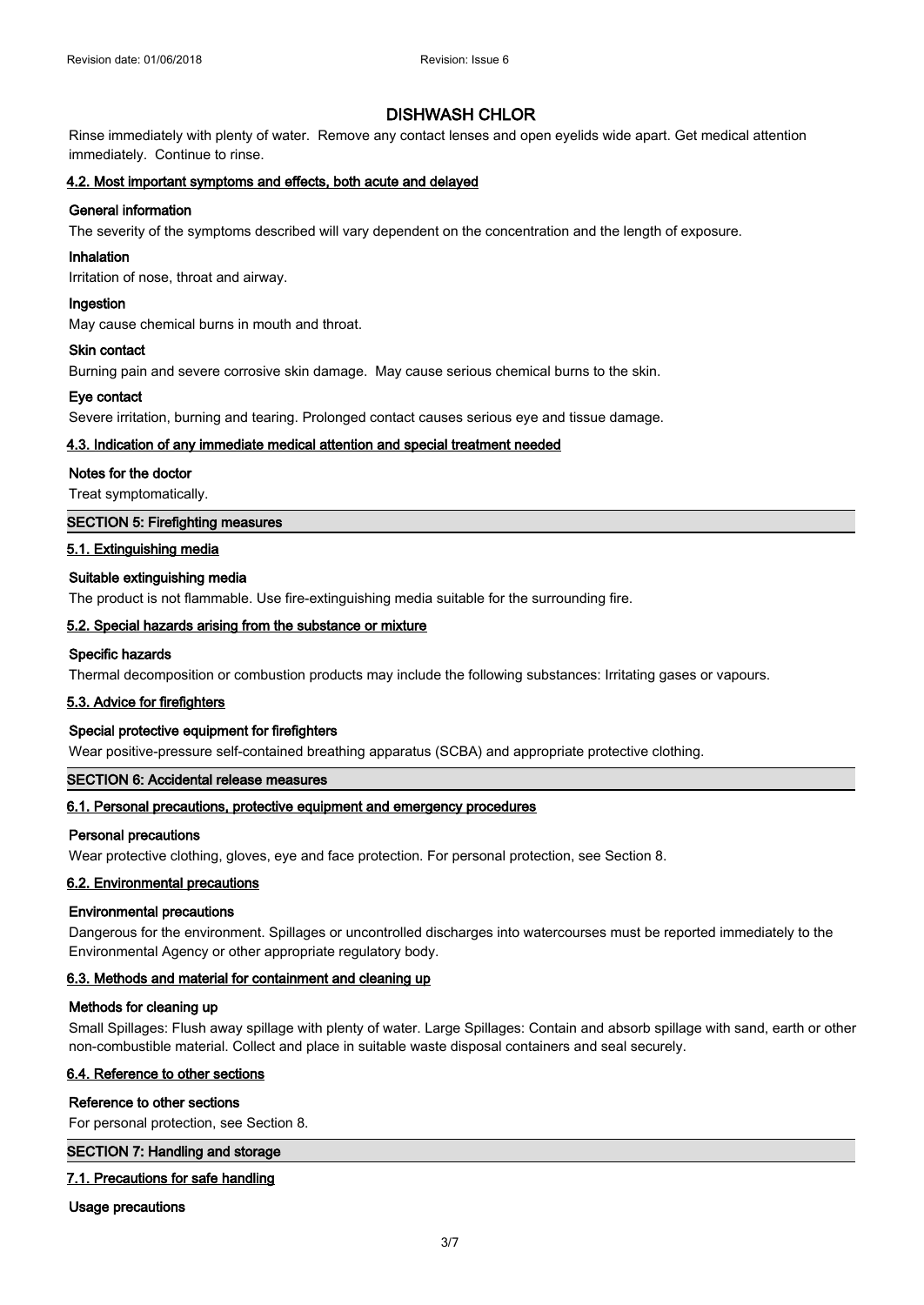Wear protective clothing, gloves, eye and face protection.

# **7.2. Conditions for safe storage, including any incompatibilities**

# **Storage precautions**

Keep only in the original container in a cool, well-ventilated place. Protect from sunlight. Keep container tightly closed.

### **7.3. Specific end use(s)**

# **Specific end use(s)**

The identified uses for this product are detailed in Section 1.2.

### **Usage description**

See Product Information Sheet & Label for detailed use of this product.

# **SECTION 8: Exposure Controls/personal protection**

### **8.1. Control parameters**

### **Occupational exposure limits**

# **SODIUM HYDROXIDE**

Short-term exposure limit (15-minute): WEL 2 mg/m3

WEL = Workplace Exposure Limit

# **8.2. Exposure controls**

# **Protective equipment**





### **Appropriate engineering controls**

Not relevant.

### **Eye/face protection**

The following protection should be worn: Chemical splash goggles or face shield.

### **Hand protection**

Wear protective gloves. (Household rubber gloves.)

# **Other skin and body protection**

Wear suitable protective clothing as protection against splashing or contamination.

### **Respiratory protection**

Respiratory protection not required.

### **SECTION 9: Physical and Chemical Properties**

### **9.1. Information on basic physical and chemical properties**

### **Appearance**

Liquid.

### **Colour**

Clear. Pale Yellow.

**Odour**

Faint Characteristic Hypochlorite

# **pH**

pH (diluted solution): 12.20 @ 5ml / Litre

# **Melting point**

-2°C

# **Initial boiling point and range**

102°C @ 760 mm Hg

### **Flash point**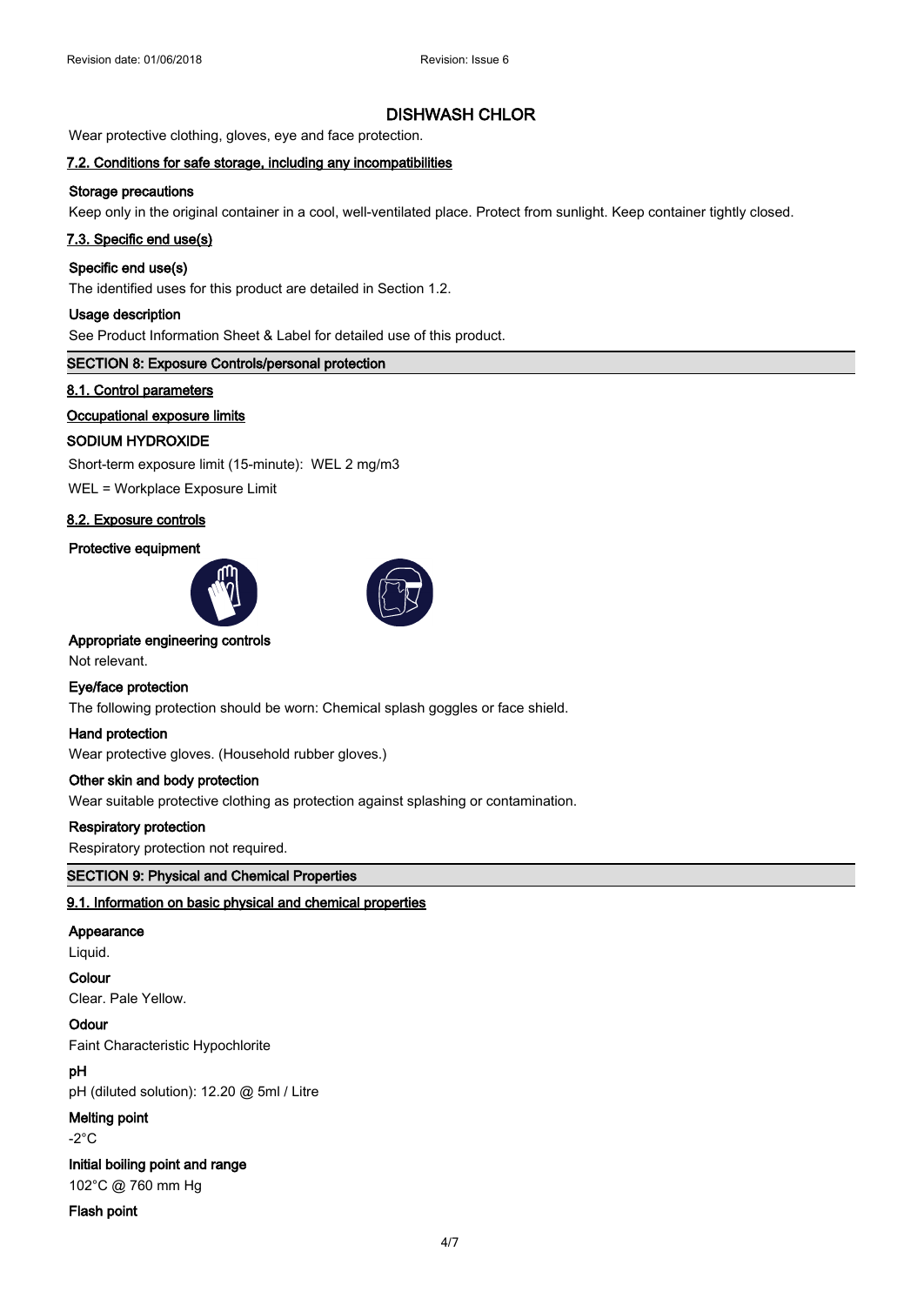# Boils without flashing.

**Relative density** 

# 1.296 @ 20°C

### **Solubility(ies)**

Soluble in water.

# **9.2. Other information**

### **Other information**

None.

# **SECTION 10: Stability and reactivity**

### **10.1. Reactivity**

Generates toxic gas in contact with acid. Reactions with the following materials may generate heat: Strong acids.

# **10.2. Chemical stability**

# **Stability**

Inadequately vented containers may become pressurised.

### **10.3. Possibility of hazardous reactions**

See sections 10.1,10.4 & 10.5

### **10.4. Conditions to avoid**

Avoid exposure to high temperatures or direct sunlight.

### **10.5. Incompatible materials**

### **Materials to avoid**

Strong acids. Aluminium, Tin, Zinc and their alloys.

### **10.6. Hazardous decomposition products**

Toxic chlorine gas is released if product is mixed with acidic materials. When heated, vapours/gases hazardous to health may be formed.

### **SECTION 11: Toxicological information**

### **11.1. Information on toxicological effects**

### **Toxicological effects**

We have not carried out any animal testing for this product. Any ATE figures quoted below are from Toxicity Classifications that have been carried out using ATE (Acute Toxicity Estimate) Calculation Method using LD50 or ATE figures provided by the Raw Material Manufacturer.

# **SECTION 12: Ecological Information**

### **Ecotoxicity**

Dangerous for the environment. Very toxic to aquatic life. Another potential hazard is from the alkalinity of the product.

# **12.1. Toxicity**

We have not carried out any Aquatic testing, therefore we have no Aquatic Toxicity Data specifically for this product. The Aquatic Toxicity Data, where provided by the raw material manufacturer for ingredients with aquatic toxicity, can be made available on request. Toxic to aquatic organisms.

### **12.2. Persistence and degradability**

# **Persistence and degradability**

Sequestrant is readily degraded during biological effluent treatment processes.

# **12.3. Bioaccumulative potential**

The product does not contain any substances expected to be bioaccumulating.

# **12.4. Mobility in soil**

### **Mobility**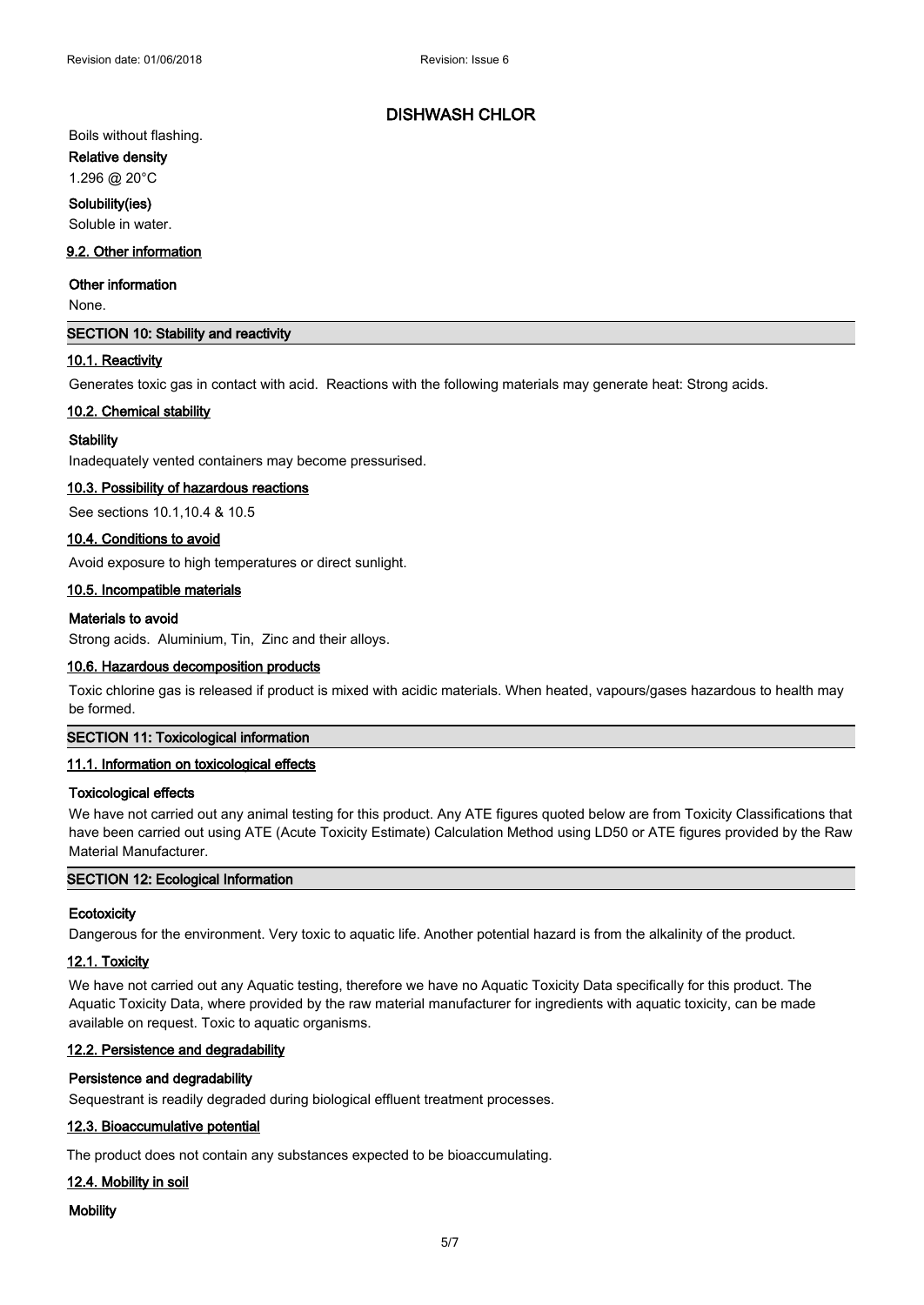Not known.

# **12.5. Results of PBT and vPvB assessment**

This product does not contain any substances classified as PBT or vPvB.

# **12.6. Other adverse effects**

Not known.

| SECTION 13: Disposal considerations |  |  |
|-------------------------------------|--|--|
|-------------------------------------|--|--|

# **13.1. Waste treatment methods**

### **Disposal methods**

Discharge used solutions to drain. Small amounts (less than 5 Litres) of unwanted product may be flushed with water to sewer. Larger volumes must be sent for disposal as special waste. Rinse out empty container with water and consign to normal waste.

| <b>SECTION 14: Transport information</b>                                                                             |  |  |  |  |
|----------------------------------------------------------------------------------------------------------------------|--|--|--|--|
|                                                                                                                      |  |  |  |  |
| 1719                                                                                                                 |  |  |  |  |
| 1719                                                                                                                 |  |  |  |  |
| 1719                                                                                                                 |  |  |  |  |
| 14.2. UN proper shipping name                                                                                        |  |  |  |  |
| CAUSTIC ALKALI LIQUID, N.O.S. (sodium hydroxide solution & hypochlorite solution)                                    |  |  |  |  |
| <b>Proper shipping name (IMDG)</b> CAUSTIC ALKALI LIQUID, N.O.S. (sodium hydroxide solution & hypochlorite solution) |  |  |  |  |
| Proper shipping name (ICAO) CAUSTIC ALKALI LIQUID, N.O.S. (sodium hydroxide solution & hypochlorite solution)        |  |  |  |  |
| Proper shipping name (ADN) CAUSTIC ALKALI LIQUID, N.O.S. (sodium hydroxide solution & hypochlorite solution)         |  |  |  |  |
| 14.3. Transport hazard class(es)                                                                                     |  |  |  |  |
| Class 8: Corrosive substances.                                                                                       |  |  |  |  |
| 8                                                                                                                    |  |  |  |  |
| Class 8: Corrosive substances.                                                                                       |  |  |  |  |
| Class 8: Corrosive substances.                                                                                       |  |  |  |  |
|                                                                                                                      |  |  |  |  |
|                                                                                                                      |  |  |  |  |
|                                                                                                                      |  |  |  |  |



# **14.4. Packing group**

| <b>ADR/RID packing group</b> | Ш |
|------------------------------|---|
| <b>IMDG packing group</b>    | Ш |
| ICAO packing group           | Ш |

# **14.5. Environmental hazards**

### **Environmentally hazardous substance/marine pollutant**



Yes.

**14.6. Special precautions for user**